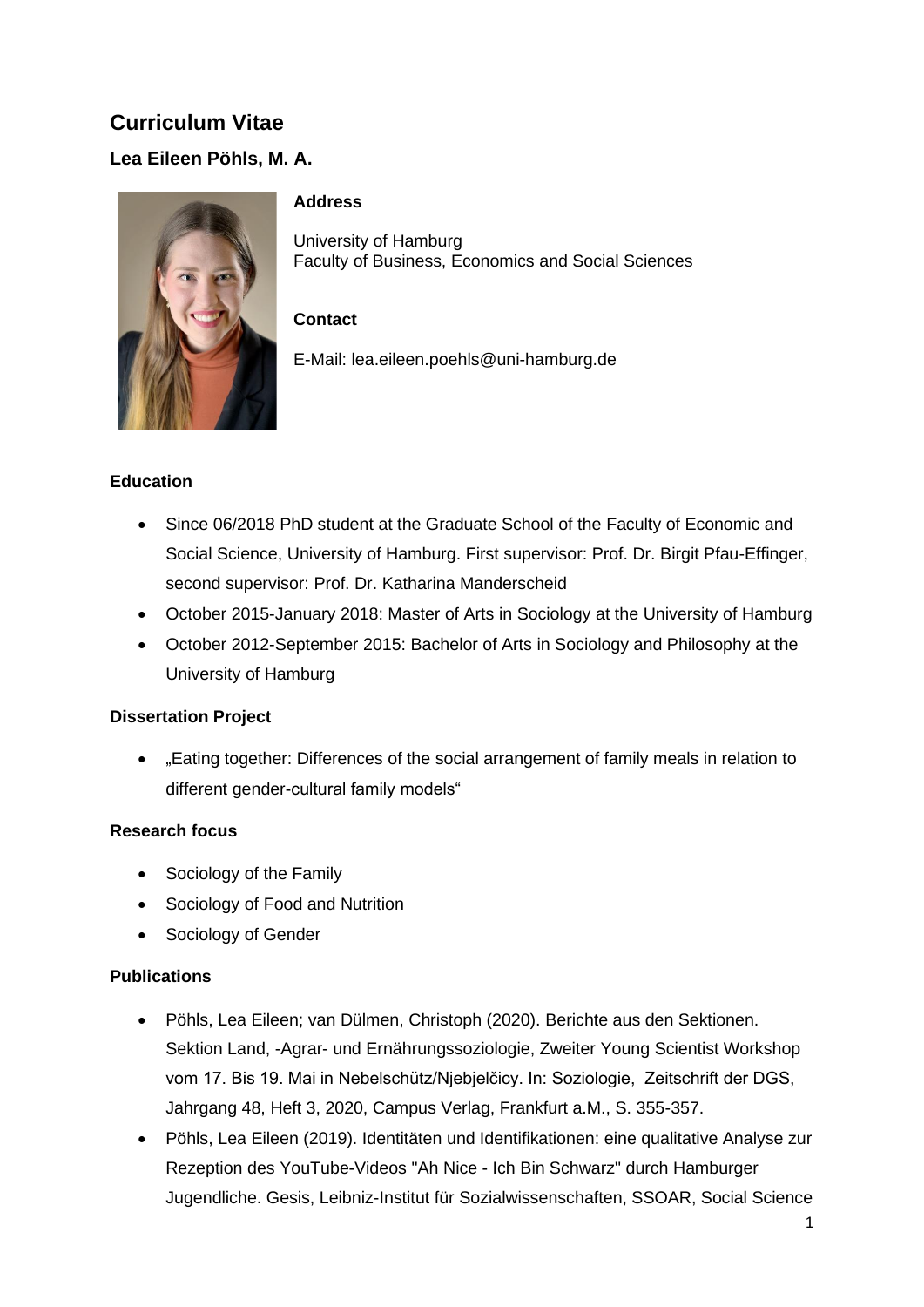Open Access Repository, URL: https://nbn-resolving.org/urn:nbn:de:0168-ssoar-61030-5.

## **Presentations**

- 'Changes in the Social Arrangement of Family Meals during Corona lockdown', Presentation in the digital colloquium . Sociological Perspectives on the Corona Crisis" of the Berlin Social Science Center (WZB), 21. Oktober 2020.
- 'Differences of the Social Arrangements of Family Meals in Relation to Different Gender-Cultural Family Models', Presentation at the "International Workshop: New Developments in Sociology of Culture, Family and Profession", University of Hamburg, 8. January 2020.

#### **Conferences**

- July 2019: Summer School of the Eberhard Karls University of Tübingen "Writing in Qualitative Research"; presentation of the dissertation project
- May 2019: Young Scientists Workshop of the section "Land-, Agrar- und Ernährungssoziologie" of the German Sociological Association in Nebelschütz; presentation of the dissertation project

#### **Interviews and Media**

- Radio interview in the culture journal of the station NDR 90.3 on December 8th, 2020.
- Interview Augsburger Allgemeine on the subject of "What Corona does with traditions" (Issue 14 Nov. 2020, p. 3). URL: https://www.pressreader.com/germany/augsburger-allgemeine-ausgabestadt/20201114

#### **Teachings**

- "Nutrition and Gender I", BA Seminar, Summer Semester 2020.
- "Nutrition and Gender II", BA Seminar, Summer Semester 2020.

#### **Fundings**

- March 2021 Financial funding from the Hamburglobal PhD Programme for a research stay at Lund University, Sweden between March 2021 and Mai 2021.
- August 2020 Financial funding in the amount of 667 euros from the WISO Graduate School of the University of Hamburg for direct research funding (transcription costs).
- June 2020 Financial funding in the amount of 207 euros from the WISO Graduate School of the University of Hamburg for direct research funding (postage costs).